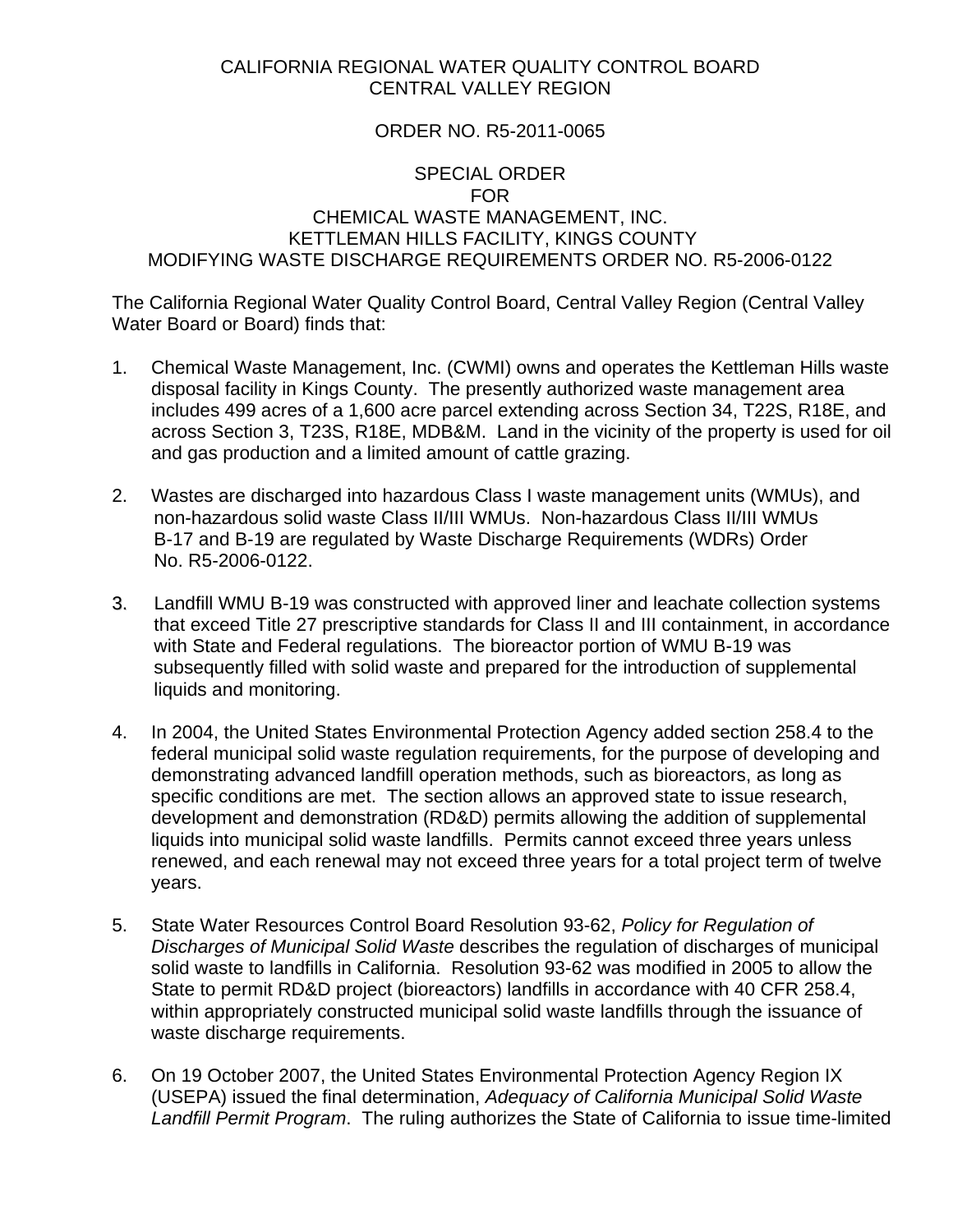permits of RD&D projects that includes the introduction of supplemental non-hazardous liquids into a landfill to promote the biodegradation of municipal solid waste.

- 7. In part, WDRs Order No. R5-2006-0122 regulates the operation and monitoring of an 18.23-acre portion of Class II/III WMU B-19 as an anaerobic bioreactor research development and demonstration (RD&D) project. Operation as a bioreactor includes the introduction of non-hazardous liquids to the municipal solid waste landfill to accelerate the process of waste decomposition, resulting in more rapid waste settlement, thereby increasing the disposal capacity of the landfill and ultimately resulting in the need for fewer landfills. More rapid decomposition causes more rapid gas generation, where the gas can be collected and used beneficially as an energy source. Environmental risks and potential impacts are reduced at closure since the waste mass is stabilized and gas emissions are greatly reduced. Leachate is collected and reintroduced into the unit or removed to the Class I surface impoundments, as needed.
- 8. CWMI notified the Central Valley Regional Water Quality Control Board staff on 15 September 2008 of the first addition of liquids into the WMU to initiate the bioreactor process. The bioreactor portion of WMU-B-19 continues to be operated and monitored as a RD&D bioreactor project, regulated by Order No. R5-2006-0122.
- 9. Prohibition A.6 in the WDRs specifies that the bioreactor project can only be operated in three-year periods from the date of first addition of supplemental liquids, and not to exceed a total of 12 years. The first three-year period ends 15 September 2011. Revision of the Order by the Board, can allow for the continued addition of liquids to the bioreactor project for an additional three year period.

## **PROCEDURAL REQUIREMENTS**

- 10. The Central Valley Water Board notified CWMI and interested agencies and persons of its intent to modify the WDRs, and has provided them with an opportunity for a public hearing and an opportunity to submit their written views and recommendations.
- 11. The Central Valley Water Board, in a public meeting, heard and considered all comments pertaining to the modification of WDRs Order No. R5-2006-0122.
- 12. The action is exempt from the provisions of Chapter 3 of the California Environmental Quality Act (CEQA) (Public Resources Code Section 21000, et seq.), in accordance with Title 14, California Code of Regulations, Section 15301.
- 13. Any person aggrieved by this action of the Board may petition the State Water Board to review the action in accordance with Water Code section 13320 and California Code of Regulations, title 23, Sections 2050 and following. The State Water Board must receive the petition by 5:00 p.m., 30 days after the date of this Order, except that if the thirtieth day following the date of this Order falls on a Saturday, Sunday, or state